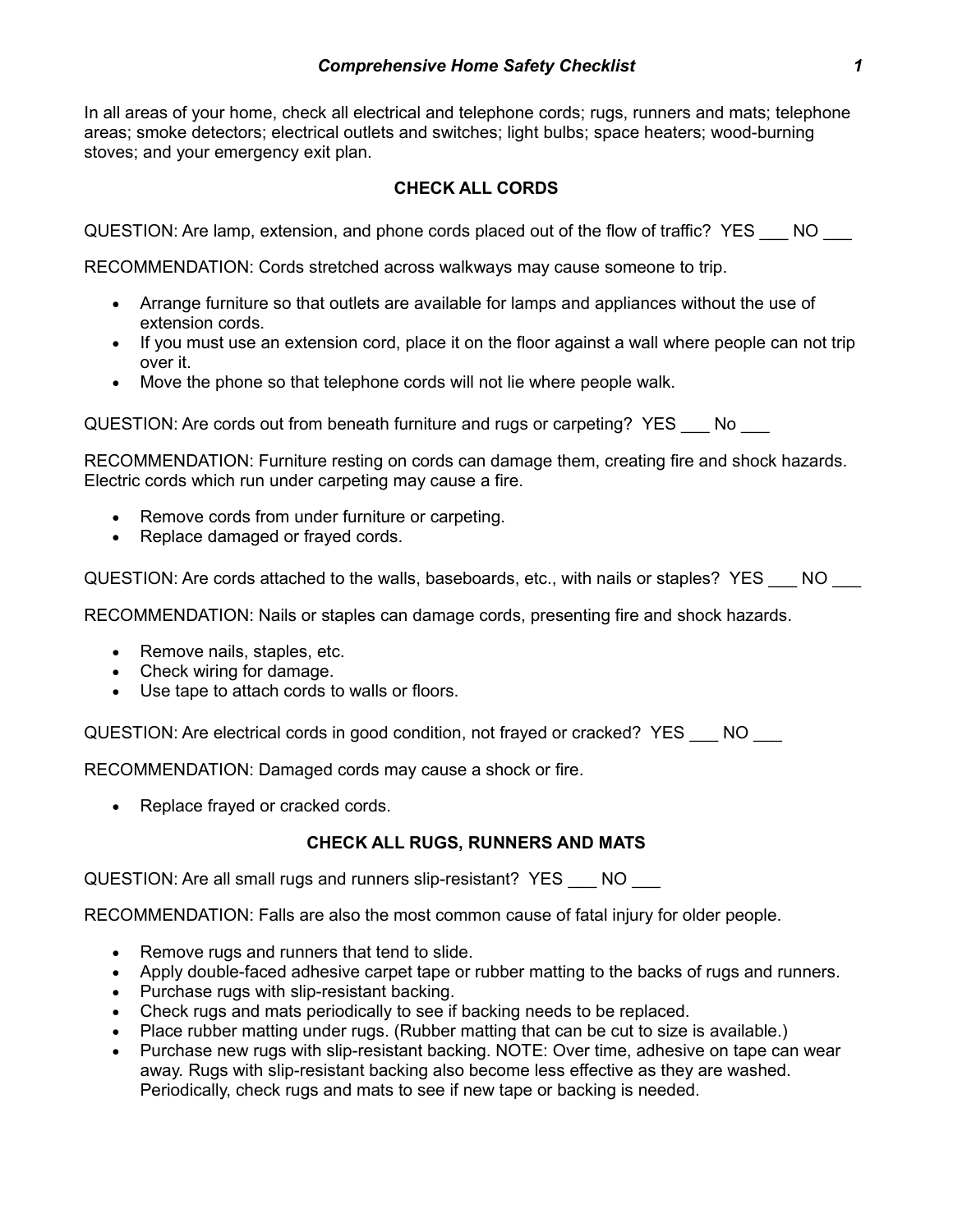QUESTION: Are emergency numbers posted on or near the telephone? YES NO

RECOMMENDATION: In case of emergency, telephone numbers for the Police, Fire Department, and local Poison Control Center, along with a neighbor's number, should be readily available.

 Write the numbers in large print and tape them to the phone, or place them near the phone where they can be seen easily.

QUESTION: Do you have access to a telephone if you fall (or experience some other emergency which prevents you from standing and reaching a wall phone)? YES NO

 Have at least one telephone located where it would be accessible in the event of an accident which leaves you unable to stand.

### **FALL PREVENTION TIPS**

Have your vision checked at least once a year by an eye doctor. Poor vision can increase your risk of falling. Get up slowly after you sit or lie down.

Wear shoes both inside and outside the house. Avoid going barefoot or wearing slippers.

Improve the lighting in your home. Put in brighter light bulbs. Florescent bulbs are bright and cost less to use.

It's safest to have uniform lighting in a room. Add lighting to dark areas. Hang lightweight curtains or shades to reduce glare.

Paint a contrasting color on the top edge of all steps so you can see the stairs better. For example, use a light color paint on dark wood.

Think about wearing an alarm device that will bring help in case you fall and can't get up.

### **CHECK SMOKE DETECTORS**

QUESTION: Are smoke detectors properly located? YES NO

RECOMMENDATION: At least one smoke detector should be placed on every floor of your home.

- Read the instructions that come with the smoke detector for advice on the best place to install it.
- Make sure detectors are placed near bedrooms, either on the ceiling or 6-12 inches below the ceiling on the wall.
- Locate smoke detectors away from air vents.

QUESTION: Do you have properly working smoke detectors? YES \_\_\_ NO \_\_\_

RECOMMENDATION: Many home fire injuries and deaths are caused by smoke and toxic gases, rather than the fire itself. Smoke detectors provide an early warning and can wake you in the event of a fire.

- Purchase a smoke detector if you do not have one.
- Check and replace batteries and bulbs according to the manufacturer's instructions.
- Vacuum the grillwork of your smoke detector.
- Replace any smoke detectors which can not be repaired. NOTE: Some fire departments or local governments will provide assistance in acquiring or installing smoke detectors.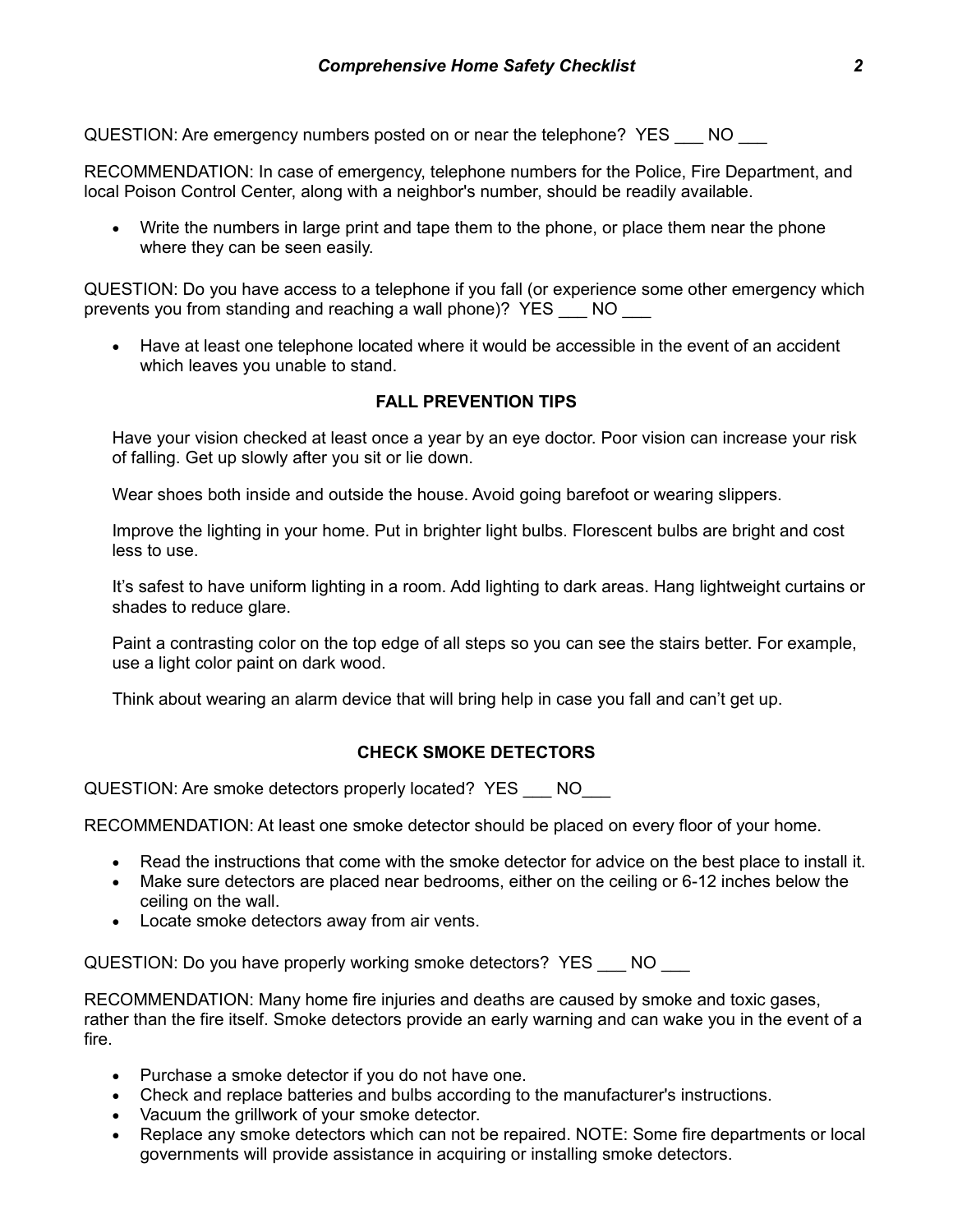## **CHECK ELECTRICAL OUTLETS AND SWITCHES**

QUESTION: Are any outlets and switches unusually warm or hot to the touch? YES NO

RECOMMENDATION: Unusually warm or hot outlets or switches may indicate that an unsafe wiring condition exists.

- Unplug cords from outlets and do not use the switches.
- Have an electrician check the wiring as soon as possible.

QUESTION: Do all outlets and switches have cover plates, so that no wiring is exposed? YES \_\_\_  $NO$ 

RECOMMENDATION: Exposed wiring presents a shock hazard.

• Add a cover plate.

QUESTION: Are light bulbs the appropriate size and type for the lamp or fixture? YES \_\_\_ NO

RECOMMENDATION: A bulb of too high wattage or the wrong type may lead to fire through overheating. Ceiling fixtures, recessed lights, and "hooded" lamps will trap heat.

• Replace with a bulb of the correct type and wattage. (If you do not know the correct wattage, use a bulb no larger than 60 watts.)

## **CHECK SPACE HEATERS**

QUESTION: Are heaters which come with a 3-prong plug being used in a 3-hole outlet or with a properly attached adapter? YES NO

RECOMMENDATION: The grounding feature provided by a 3-hole receptacle or an adapter for a 2 hole receptacle is a safety feature designed to lessen the risk of shock.

- Never defeat the grounding feature.
- If you do not have a 3-hole outlet, use an adapter to connect the heater's 3-prong plug. Make sure the adapter ground wire or tab is attached to the outlet.

QUESTION: Are small stoves and heaters placed where they can not be knocked over, and away from furnishings and flammable materials, such as curtains or rugs? YES NO

RECOMMENDATION: Heaters can cause fires or serious burns if they cause you to trip or if they are knocked over.

 Relocate heaters away from passageways and flammable materials such as curtains, rugs, furniture, etc.

QUESTION: If your home has space heating equipment, such as a kerosene heater, a gas heater or an LP gas heater, do you understand the installation and operating instructions thoroughly? YES  $NO$ 

RECOMMENDATION: Unvented heaters should be used with room doors open or window slightly open to provide ventilation. The correct fuel, as recommended by the manufacturer, should always be used. Vented heaters should have proper venting, and the venting system should be checked frequently. Improper venting is the most frequent cause of carbon monoxide poisoning, and older persons are at special risk.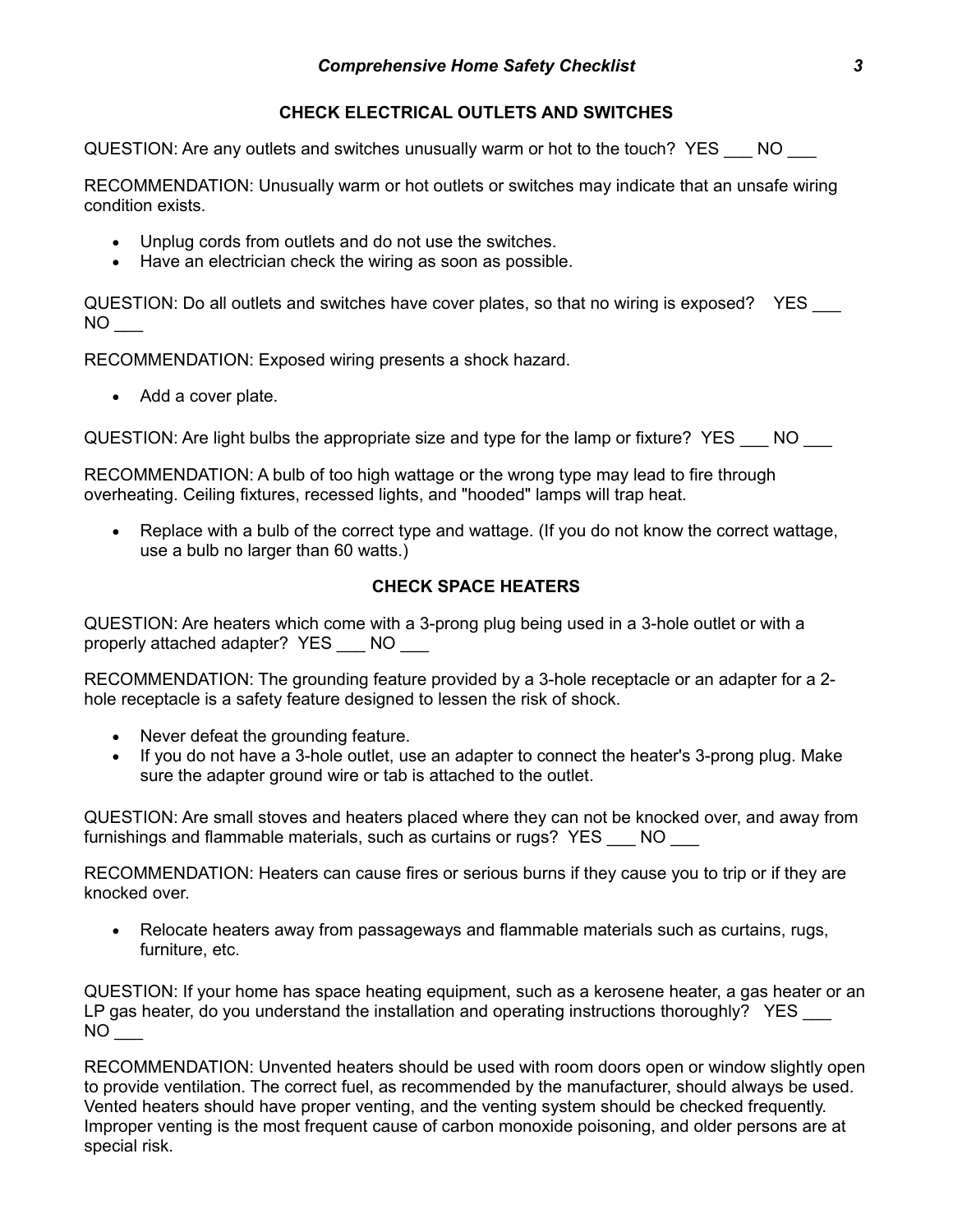- Review the installation and operating instructions.
- Call your local fire department if you have additional questions.

## **CHECK WOOD-BURNING HEATING EQUIPMENT**

QUESTION: Is wood-burning equipment installed properly? YES NO

RECOMMENDATION: Wood-burning stoves should be installed by a qualified person according to local building codes.

 Local building code officials or fire marshals can provide requirements and recommendations for installation. NOTE: Some insurance companies will not cover fire losses if wood stoves are not installed according to local codes.

## **CHECK THE EMERGENCY EXIT PLAN**

QUESTION: Do you have an emergency exit plan and an alternate emergency exit plan in case of a fire?  $YES$  NO  $\_\_$ 

RECOMMENDATION: Once a fire starts, it spreads rapidly. Since you may not have much time to get out and there may be a lot of confusion, it is important that everyone knows what to do.

- Develop an emergency exit plan.
- Choose a meeting place outside your home so you can be sure that everyone is capable of escape quickly and safely.
- Practice the plan from time to time to make sure everyone is capable of escape quickly and safely. Remember periodically to re-check your home.

### **KITCHEN**

In the kitchen, check the range area, all electrical cords, lighting, the stool, all throw rugs and mats, and the telephone area.

### **CHECK THE RANGE AREA**

QUESTION: Are towels, curtains, and other things that might catch fire located away from the range? YES NO

RECOMMENDATION: Placing or storing non-cooking equipment like potholders, dish towels, or plastic utensils on or near the range may result in fires or burns.

- Store flammable and combustible items away from range and oven.
- Remove any towels hanging on oven handles. If towels hang close to a burner, change the location of the towel rack.
- If necessary, shorten or remove curtains which could brush against heat sources.

QUESTION: Do you wear clothes with short or close-fitting sleeves while cooking? YES \_\_\_ NO \_\_\_

RECOMMENDATION: The CPSC estimates that 70% of all people who die from clothing fires are over 65 years of age. Long sleeves are more likely to catch fire than are short sleeves. Long sleeves are also more apt to catch on pot handles, overturning pots and pans and causing scalds.

• Roll back long, loose sleeves or fasten them with pins or elastic bands while you are cooking.

QUESTION: Are kitchen ventilation systems or range exhausts functioning properly and are they in use while you are cooking? YES \_\_\_ NO \_\_\_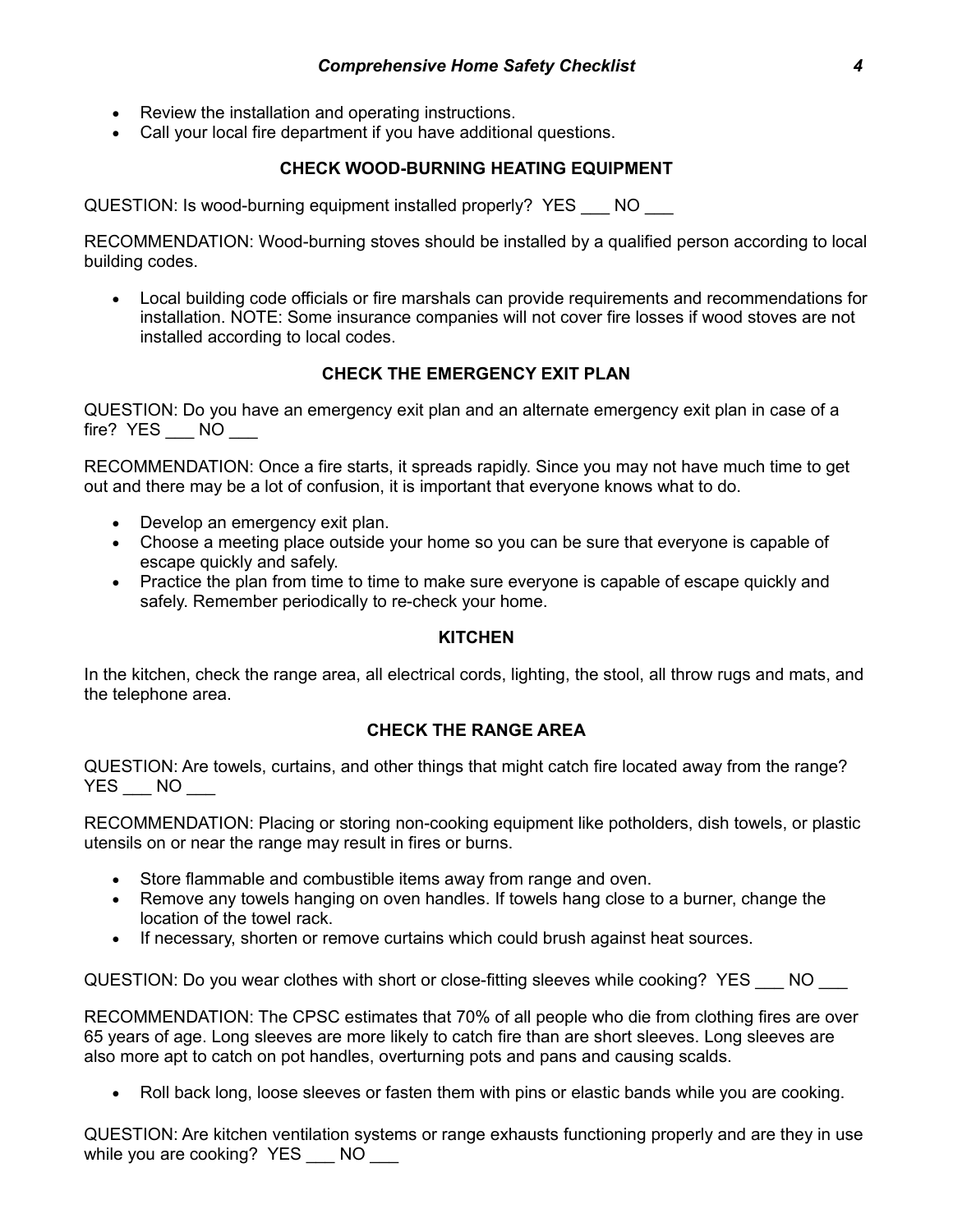RECOMMENDATION: Indoor air pollutants may accumulate to unhealthful levels in a kitchen where gas or kerosene-fire appliances are in use.

Use ventilation systems or open windows to clear air of vapors and smoke.

QUESTION: Are all extension cords and appliance cords located away from the sink or range areas? YES NO

RECOMMENDATION: Electrical appliances and power cords can cause shock or electrocution if they come in contact with water. Cords can also be damaged by excess heat.

- Move cords and appliances away from sink areas and hot surfaces.
- Move appliances closer to wall outlets or to different outlets so you won't need extension cords.
- If extension cords must be used, install wiring guides so that cords will not hang near sink, range, or working areas.
- Consider adding new outlets for convenience and safety; ask your electrician to install outlets equipped with ground fault circuit interrupters (GFCIs) to protect against electric shock. A GFCI is a shock-protection device that will detect electrical fault and shut off electricity before serious injury or death occurs.

QUESTION: Does good, even lighting exist over the stove, sink, and countertop work areas, especially where food is sliced or cut? YES NO

RECOMMENDATION: Low lighting and glare can contribute to burns or cuts. Improve lighting by:

- Opening curtains and blinds (unless this causes to much glare).
- Using the maximum wattage bulb allowed by the fixture. (If you do not know the correct wattage for the fixture, use a bulb no larger than 60 watts.)
- Reducing glare by using frosted bulbs, indirect lighting, shades or globes on light fixtures, or partially closing the blinds or curtains.
- Installing additional light fixtures, e.g. under cabinet/over countertop lighting. (Make sure that the bulbs you use are the right type and wattage for the light fixture.)

QUESTION: Do you have a step stool which is stable and in good repair? YES NO

RECOMMENDATION: Standing on chairs, boxes, or other makeshift items to reach high shelves can result in falls.

- If you don't have a step stool, consider buying one. Choose one with a handrail that you can hold onto while standing on the top step.
- Before climbing on any step stool, make sure it is fully opened and stable.
- Tighten screws and braces on the step stool.
- Discard step stools with broken parts. Remember: Check all of the product areas mentioned at the beginning of the checklist.

## **LIVING ROOM/FAMILY ROOM**

In the living room/family room, check all rugs and runners, electrical and telephone cords, lighting, the fireplace and chimney, the telephone area, and all passageways.

QUESTION: Are chimneys clear from accumulations of leaves, and other debris that can clog them? YES NO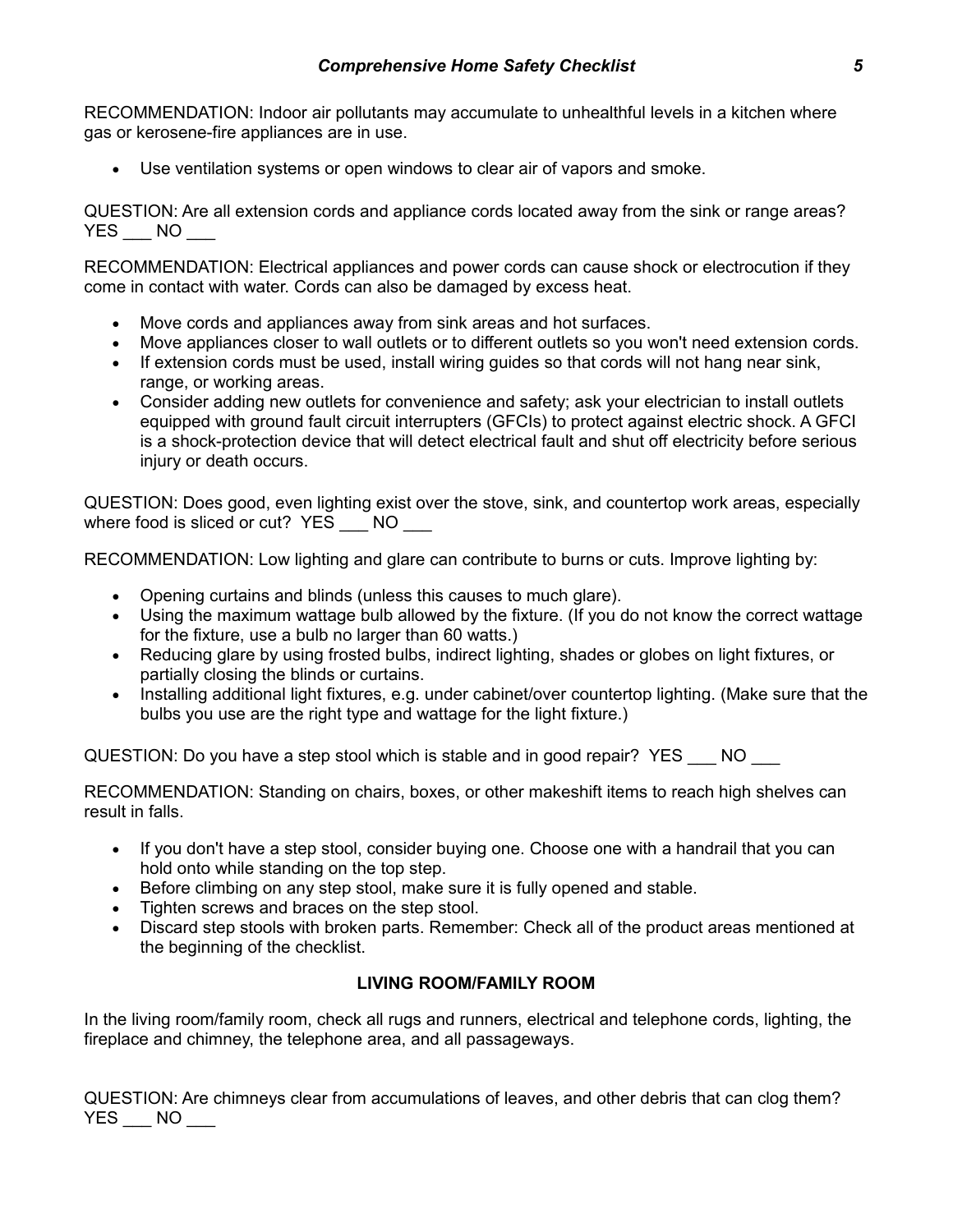RECOMMENDATION: A clogged chimney can cause a poorly-burning fire to result in poisonous fumes and smoke coming back into the house.

- Do not use the chimney until the blockage has been removed.
- Have the chimney checked and cleaned by a registered or licensed professional.

QUESTION: Has the chimney been cleaned within the past year? YES NO

RECOMMENDATION: Burning wood can cause a build up of a tarry substance (creosote) inside the chimney. This material can ignite and result in a serious chimney fire.

Have the chimney checked and cleaned by a registered or licensed professional

### **CHECK PASSAGEWAYS**

QUESTION: Are halls, passages between rooms and other heavy traffic areas well lit? YES  $NO$ 

RECOMMENDATION: Shadowed or dark areas can hide tripping hazards.

- Use the maximum wattage bulb allowed by the fixture. (If you do not know the correct wattage, use a bulb no larger than 60 watts.)
- Install night lights.
- Reduce glare by using frosted bulbs, indirect lighting, shades or globes on light fixtures, or partially closing blinds or curtains.
- Consider using additional lamps or light fixtures. Make sure that the bulbs you use are the right type and wattage for the light fixture.

QUESTION: Are exits and passageways kept clear? YES NO

RECOMMENDATION: Furniture, boxes, or other items could be an obstruction or tripping hazard, especially in the event of an emergency or fire.

- Rearrange furniture to open passageways and walkways.
- Remove boxes and clutter. Remember: Check all of the product areas mentioned at the beginning of the checklist.

#### **BATHROOM**

In the bathroom, check bathtub and shower areas, water temperature, rugs and mats, lighting, small electrical appliances, and storage areas for medications.

### **CHECK BATHTUB AND SHOWER AREAS**

QUESTION: Are bathtubs and showers equipped with non-skid mats, abrasive strips, or surfaces that are not slippery? YES \_\_\_ NO \_\_\_

RECOMMENDATION: Wet soapy tile or porcelain surfaces are especially slippery and may contribute to falls.

- Apply textured strips or appliques on the floors of tubs and showers.
- Use non-skid mats in the tub and shower, and on the bathroom floor.

QUESTION: Do bathtubs and showers have at least one (preferably two) grab bars? YES NO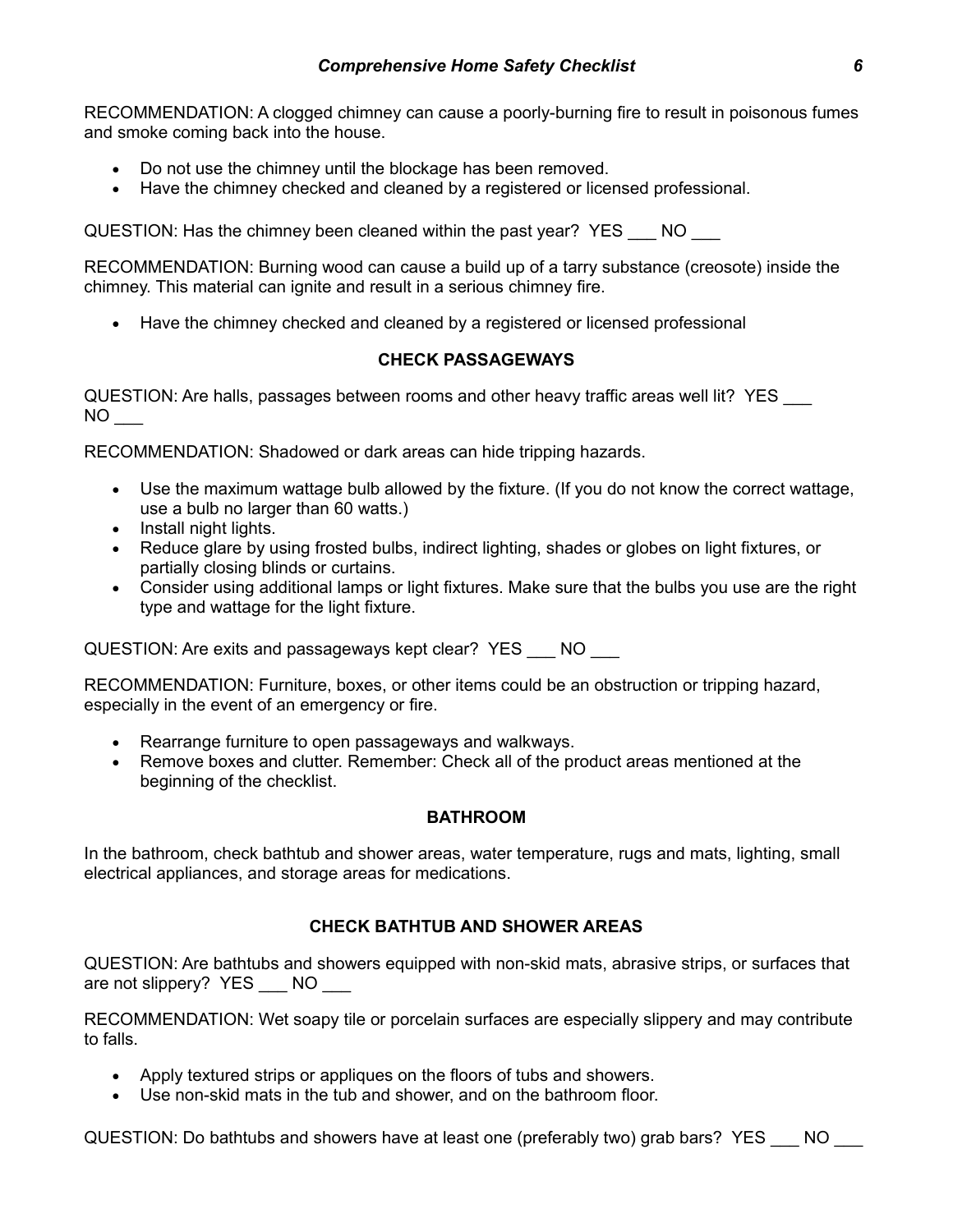RECOMMENDATION: Grab bars can help you get into and out of your tub or shower, and can help prevent falls.

- Check existing bars for strength and stability, and repair if necessary.
- Attach grab bars, through the tile, to structural supports in the wall, or install bars specifically designed to attach to the sides of the bathtub. If you are not sure how it is done, get someone who is qualified to assist you.

QUESTION: Is the temperature 120 degrees or lower? YES NO

RECOMMENDATION: Water temperature above 120 degrees can cause tap water scalds.

- Lower the setting on your hot water heater to "Low" or 120 degrees. If you are unfamiliar with the controls of your water heater, ask a qualified person to adjust it for you. If your hot water system is controlled by the landlord, ask the landlord to consider lowering the setting. NOTE: If the water heater does not have a temperature setting, you can use a thermometer to check the temperature of the water at the tap.
- Always check water temperature by hand before entering bath or shower.
- Taking baths, rather than showers, reduces the risk of a scald from suddenly changing water temperatures.

### **CHECK LIGHTING**

QUESTION: Is a light switch located near the entrance to the bathroom? YES NO

RECOMMENDATIONS: A light switch near the door will prevent you from walking through a dark area.

- Install a night light. Inexpensive lights that plug into outlets are available.
- Consider replacing the existing switch with a "glow switch" that can be seen in the dark.

#### **CHECK SMALL ELECTRICAL APPLIANCES**

QUESTION: Are small electrical appliances such as hair dryers, shavers, curling irons, etc., unplugged when not in use? YES NO

RECOMMENDATION: Even an appliance that is not turned on, such as a hairdryer, can be potentially hazardous if it is left plugged in. If it falls into water in a sink or bathtub while plugged in, it could cause a lethal shock.

- Unplug all small appliances when not in use.
- Never reach into water to retrieve an appliance that has fallen in without being sure the appliance is unplugged.
- Install a ground fault circuit interrupter (GFCI) in your bathroom outlet to protect against electric shock.

### **CHECK MEDICATIONS**

QUESTION: Are all medicines stored in the containers that they came in and are they clearly marked?  $YES$  NO  $\_\_$ 

RECOMMENDATION: Medications that are not clearly and accurately labeled can be easily mixed up. Taking he wrong medicine or missing a dosage of medicine you need can be dangerous.

- Be sure that all containers are clearly marked with the contents, doctor's instructions, expiration date, and patient's name.
- Dispose of outdated medicines properly.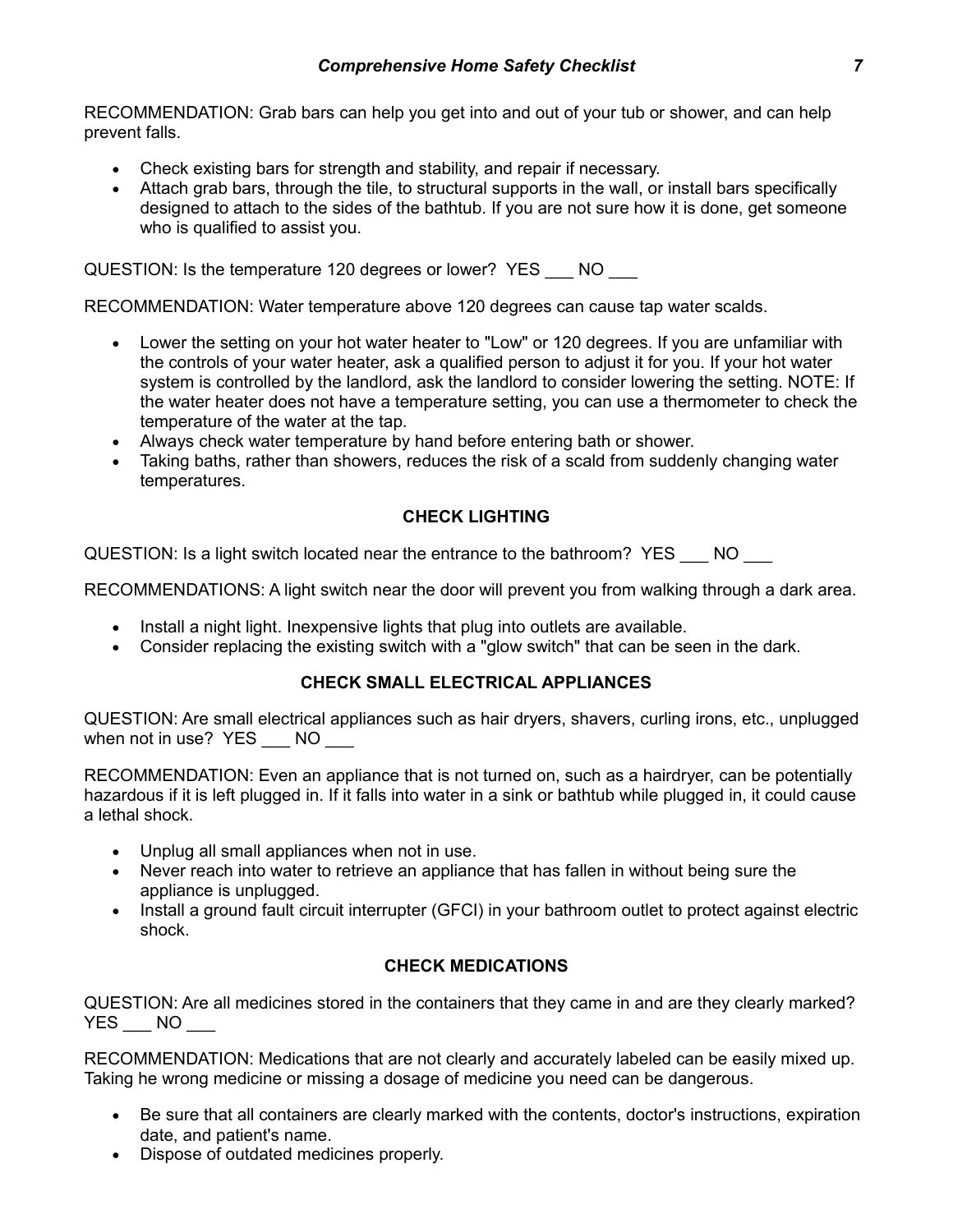Request non-child-resistant closures from your pharmacist only when you cannot use childresistant closures. NOTE: Many poisonings occur when children visiting grandparents go through the medicine cabinet or grandmother's purse. In homes where grandchildren or other youngsters are frequent visitors, medicines should be purchased in containers with childresistant caps, and the caps properly closed after each use. Store medicines beyond the reach of children. Remember: Check all of the product areas mentioned at the beginning of the checklist.

### **BEDROOMS**

In the bedroom, check all rugs and runners, electrical and telephone cords, and areas around beds.

## **CHECK AREAS AROUND BEDS**

QUESTION: Are lamps or light switches within reach of each bed? YES \_\_\_ NO \_\_\_

RECOMMENDATION: Lamps or switches located close to each bed will enable people getting up at night to see where they are going.

- Rearrange furniture closer to switches or move lamps closer to beds.
- Install night lights.

QUESTION: Are ash trays, smoking materials, or other fire sources (heaters, hot plates, teapots, etc.) located away from beds or bedding? YES NO

RECOMMENDATION: Burns are a leading cause of accidental death among seniors. Smoking in bed is a major contributor to this problem. Among mattress and bedding fire related deaths in a recent year, 42% were to persons 65 or older.

- Remove sources of heat or flame from areas around beds.
- Don't smoke in bed.

QUESTION: Is anything covering your electric blanket when in use? YES \_\_\_ NO \_\_\_

RECOMMENDATION: "Tucking in" electric blankets, or placing additional coverings on top of them can cause excessive heat buildup which can start a fire.

- Use electric blankets according to the manufacturer's instructions.
- Don't allow anything on top of the blanket while it is in use. (This includes other blankets or comforters, even pets sleeping on top of the blanket.)
- Don't set electric blankets so high that they could burn someone who falls asleep while they are on.

QUESTION: Do you ever go to sleep with a heating pad which is turned on? YES NO

RECOMMENDATION: Never go to sleep with a heating pad if it is turned on because it can cause serious burns even at relatively low settings.

QUESTION: Is there a telephone close to your bed? YES NO

RECOMMENDATION: In case of an emergency, it is important to be able to reach the telephone without getting out of bed. Remember: Check all of the product areas mentioned at the beginning of the checklist.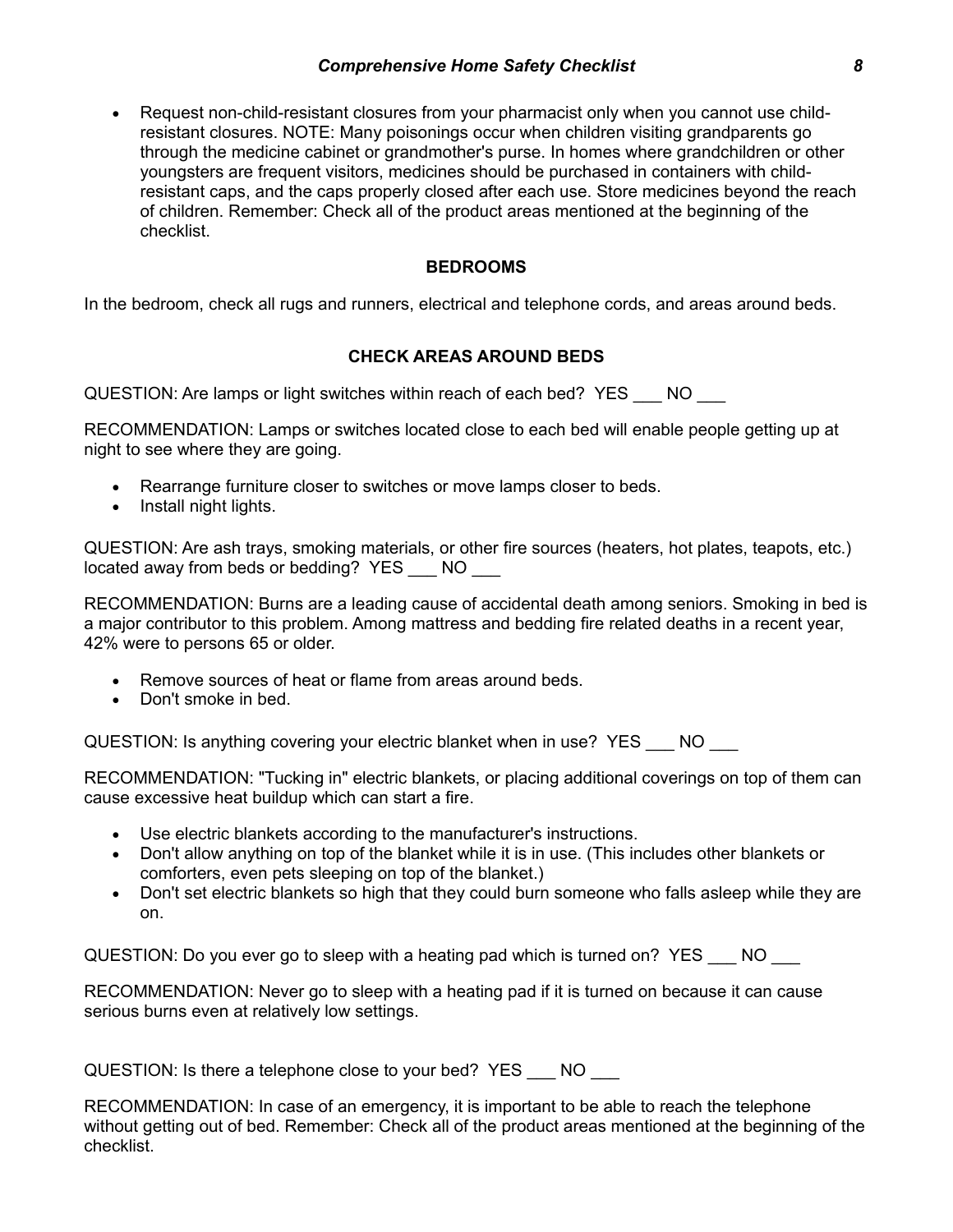#### **BASEMENT/GARAGE/WORKSHOP/STORAGE AREAS**

In the basement, garage, workshop, and storage areas, check lighting, fuse boxes or circuit breakers, appliances and power tools, electrical cords, and flammable liquids.

#### **CHECK LIGHTING**

QUESTION: Are work areas, especially areas where power tools are used, well lit? YES NO

RECOMMENDATION:. Good lighting can reduce the chance that you will accidentally cut your finger.

Either install additional light, or avoid working with power tools in the area.

QUESTION: Can you turn on lights without first having to walk through a dark area? YES NO

RECOMMENDATION: Basement, garages, and storage areas can contain many tripping hazards and sharp or pointed tools that can make a fall even more hazardous.

- Keep an operating flashlight handy.
- Have an electrician install switches at each entrance to a dark area.

### **CHECK THE FUSE BOX OR CIRCUIT BREAKERS**

QUESTION: If fuses are used, are they the correct size for the circuit? YES NO

RECOMMENDATION: Replacing a correct size fuse with a larger size fuse can present a serious fire hazard. If the fuse in the box is rater higher than that intended for the circuit, excessive current will be allowed to flow and possibly overload the outlet and house wiring to the point that a fire can begin.

 Be certain that correct-size fuses are used. (If you do not know the correct sizes, consider having an electrician identify and label the sizes to be used.) NOTE: If all, or nearly all, fuses used are 30-amp fuses, there is a chance that some of the fuses are rated too high for the circuit.

### **CHECK APPLIANCES AND POWER TOOLS**

QUESTION: Are power tools equipped with a 3-prong plug or marked to show that they are double insulated? YES \_\_\_ NO

RECOMMENDATION: These safety features reduce the risk of an electric shock.

- Use a properly connected 3-prong adapter for connecting a 3- prong plug to a 2-hole receptacle.
- Consider replacing old tools that have neither a 3-prong plug nor are double insulated.

QUESTION: Are power tools guards in place? YES NO

RECOMMENDATION: Power tools used with guards removed pose a serious risk of injury from sharp edges or moving parts.

• Replace guards that have been removed from power tools.

QUESTION: Has the grounding feature on any 3-prong plug been defeated by removal of the grounding pin or by improperly using an adapter? YES \_\_\_ NO \_\_\_

RECOMMENDATION: Improperly grounded appliances can lead to electric shock.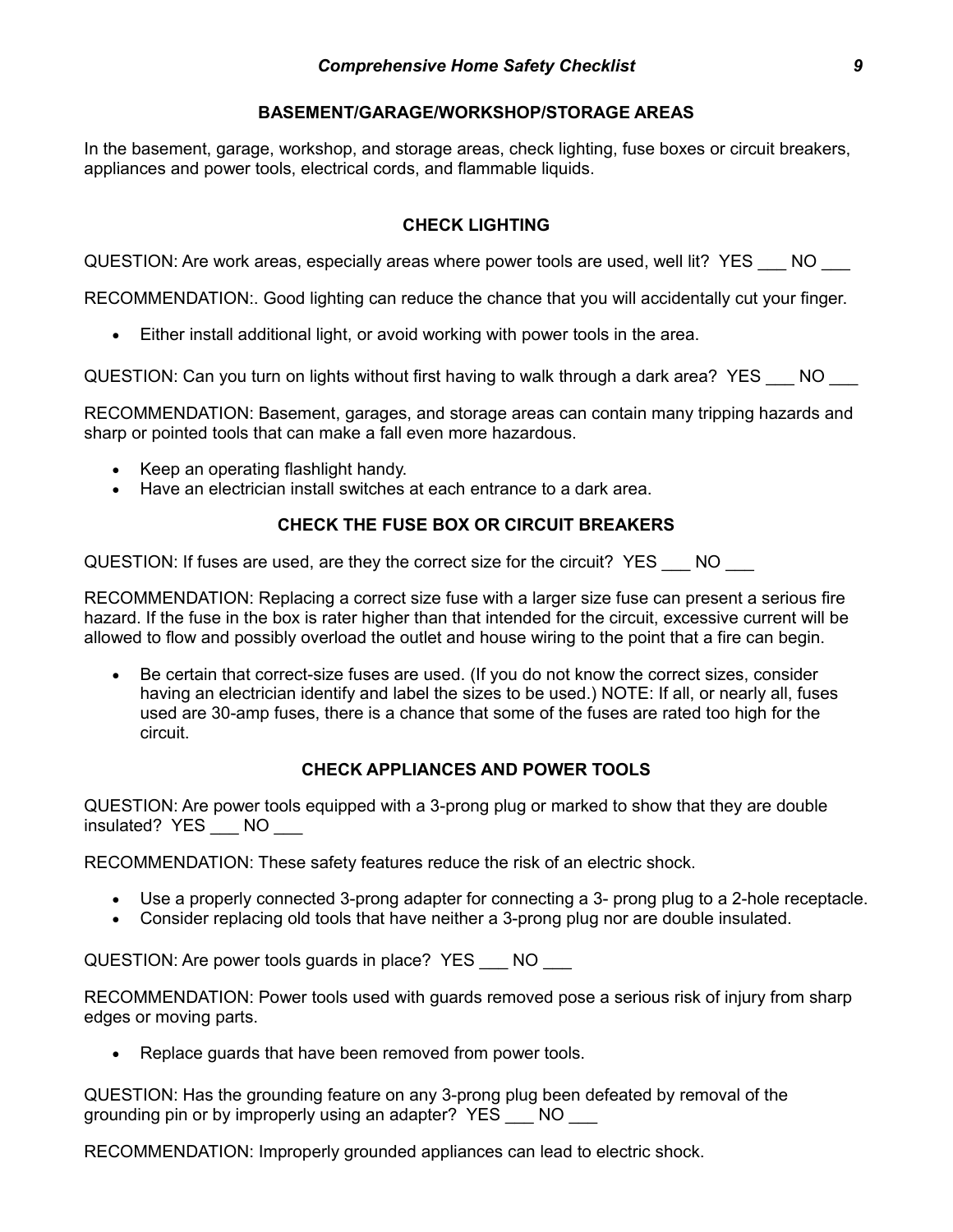• Check with your service person or an electrician if you are in doubt.

# **CHECK FLAMMABLE AND VOLATILE LIQUIDS**

QUESTION: Are containers of volatile liquids tightly capped? YES \_\_\_ NO \_\_\_

RECOMMENDATION: If not tightly closed, vapors may escape that may be toxic when inhaled.

 Check containers periodically to make sure they are tightly closed. NOTE: The CPSC has reports of several cases in which gasoline, stored as much as 10 feet from a gas water heater, exploded. Many people are unaware that gas fumes can travel that far.

QUESTION: Are gasoline, paints, solvents, or other products that give off vapors or fumes stored away from ignition sources? YES \_\_\_ NO

RECOMMENDATION: Gasoline, kerosene, and other flammable liquids should be stored out of living areas in properly labeled, non-glass safety containers.

 Remove these products from the areas near heat or flame such as heaters, furnaces, water heaters, ranges, and other gas appliances.

### **STAIRS**

For all stairways, check lighting, handrails, and the condition of the steps and coverings.

## **CHECK LIGHTING**

QUESTION: Are stairs well lighted? YES NO

RECOMMENDATION: Stairs should be lighted so that each step, particularly the step edges, can be clearly seen while going up and down stairs. The lighting should not produce glare or shadows along the stairway.

- Use the maximum wattage bulb allowed by the light fixture. (If you do not know the correct wattage, use a bulb no larger than 60 watts.)
- Reduce glare by using frosted bulbs, indirect lighting, shades or globes on light fixtures, or partially closing blinds and curtains.
- Have a qualified person add additional light fixtures. Make sure that the bulbs you use are the right type and wattage for the light fixture.

QUESTION: Are light switches located at both the top and bottom of the stairs. YES  $\blacksquare$  NO

RECOMMENDATION: Even if you are very familiar with the stairs, lighting is an important factor in preventing falls. You should be able to turn on the lights before you use the stairway from either end.

- If no other light is available, keep an operating flashlight in a convenient location at the top and bottom of the stairs.
- Install night lights at nearby outlets.
- Consider installing switches at the top and bottom of the stairs.

QUESTION: Do the steps allow secure footing? YES NO

RECOMMENDATION: Worn treads or worn or loose carpeting can lead to insecure footing, resulting in slips or falls.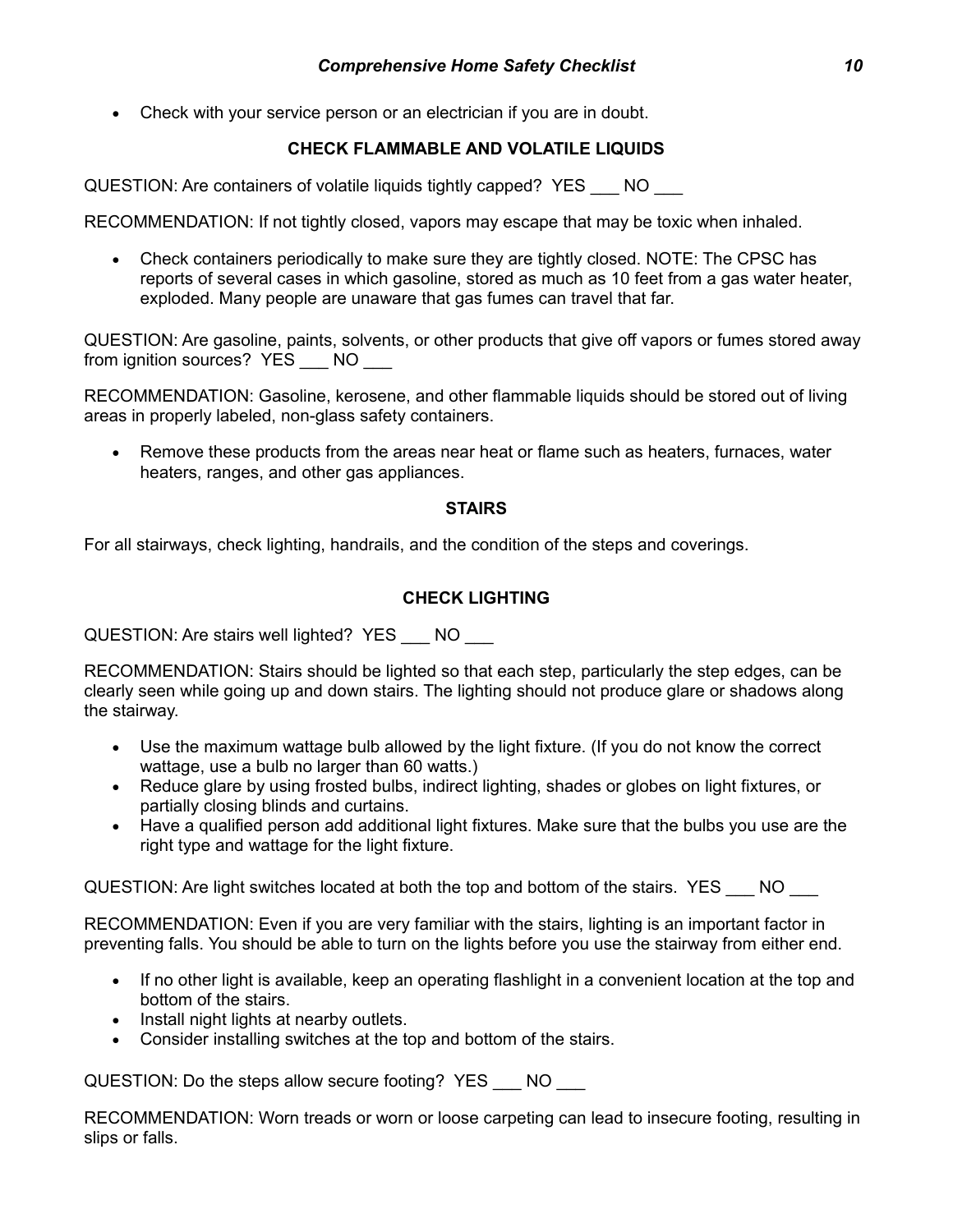- Try to avoid wearing only socks or smooth-soled shoes or slippers when using stairs.
- Make certain the carpet is firmly attached to the steps all along the stairs.
- Consider refinishing or replacing worn treads, or replacing worn carpeting.
- Paint outside steps with paint that has a rough texture, or use abrasive strips.

QUESTION: Are steps even and of the same size and height? YES NO

RECOMMENDATION: Even a small difference in step surfaces or riser heights can lead to falls.

 Mark any steps which are especially narrow or have risers that are higher or lower than the others. Be especially careful of these steps when using the stairs.

QUESTION: Are the coverings on the steps in good condition? YES NO

RECOMMENDATION: Worn or torn coverings or nails sticking out from coverings could snag your foot or cause you to trip.

- Repair coverings.
- Remove coverings.
- Replace coverings.

QUESTION: Can you clearly see the edges of the steps? YES NO

RECOMMENDATION: Falls may occur if the edges of the steps are blurred or hard to see.

- Paint edges of outdoor steps white to see them better at night.
- Add extra lighting.
- If you plan to carpet your stairs, avoid deep pile carpeting or patterned or dark colored carpeting that can make it difficult to see the edges of the steps clearly.

QUESTION: Is anything stored on the stairway, even temporarily? YES \_\_\_ NO \_\_\_

RECOMMENDATION: People can trip over objects left on stairs, particularly in the event of an emergency or fire.

• Remove all objects from the stairway.

#### **Oxygen**

QUESTION: Is oxygen utilize either continuously or PRN? YES \_\_\_ NO \_\_\_

QUESTION: Is their smoking materials in the home? YES NO

RECOMMENDATION: Oxygen is not flammable, but it can cause other materials that burn to ignite more easily and to burn far more rapidly. The result is that a fire involving oxygen can appear explosivelike. Oxygen is of great benefit to those in need of oxygen therapy but it should always be handled with caution and awareness of the potential hazards.

- Warn visitors not to smoke near you when you are using oxygen.
- Post at least one NO SMOKING sign in a prominent place at the entrance to your home.
- When you go to a restaurant with your portable oxygen source, sit in a section away from any open flame such as candles or warming burners.